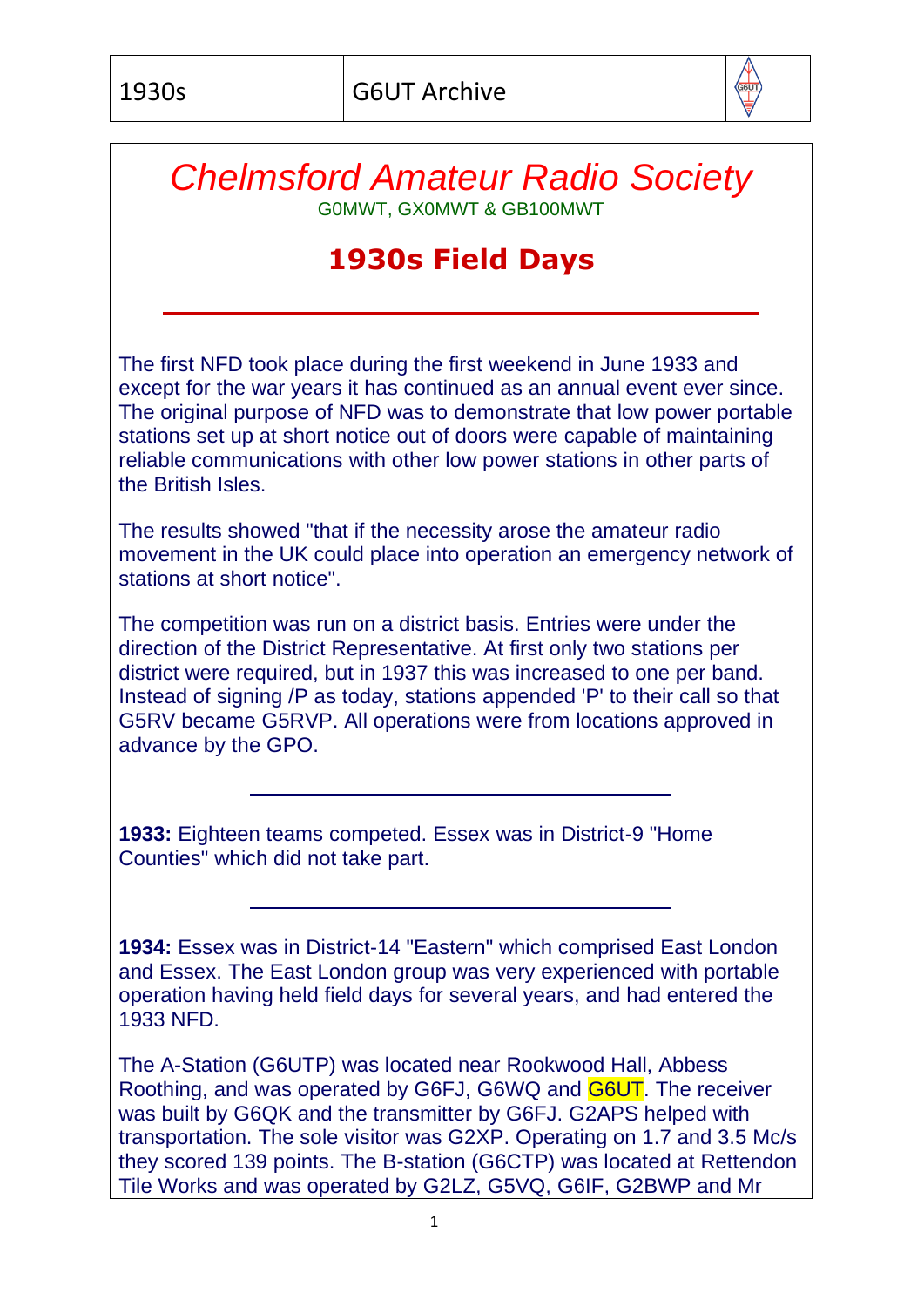

Walker. Visitors included G2KT, G2WG and G5VS. The 14 Mc/s gear was provided by G2DQ and the 7 Mc/s gear by G6CT. Spare receivers were provided by G2LZ and G2WC. Best DX was SU1A portable. They scored 138 points, giving a total of 276 points which put the team in 6th position out of 21 entries.

**1935:** The East London group held a rehearsal at Rookwood Hall in April. Despite the preparation, operation started 3 hours late. The operators told the RSGB inspectors, "In starting late we shall have every other A-station queuing up for us during the night".

The A-Station (G6UT) scored 10 points on 1.7 and 115 points on 3.5 Mc/s. The B-Station (G6CT) used a transmitter supplied by G6CT and a receiver supplied by BRS1447, and scored 161 points on 7 and 0 points on 14 Mc/s. The district finished in 13th place with 286 points. G6CTP worked 10 different Swiss stations and received a diploma from U.S.K.A., the Swiss national society.

**1936:** The A-station (G6UTP), once again located at Rookwood Hall, Abbess Roothing, scored 140 points. Operators were G2XG, G8AB and G6UT. The B-station (G6CTP) was located at Hockley. G6CT was responsible for the erection of the mast and general organization; G2LC, G5VQ and G2BNR for receivers; and G2WK for the tents. The B-station scored 97 points, and the district finished in 11th place with 337 points.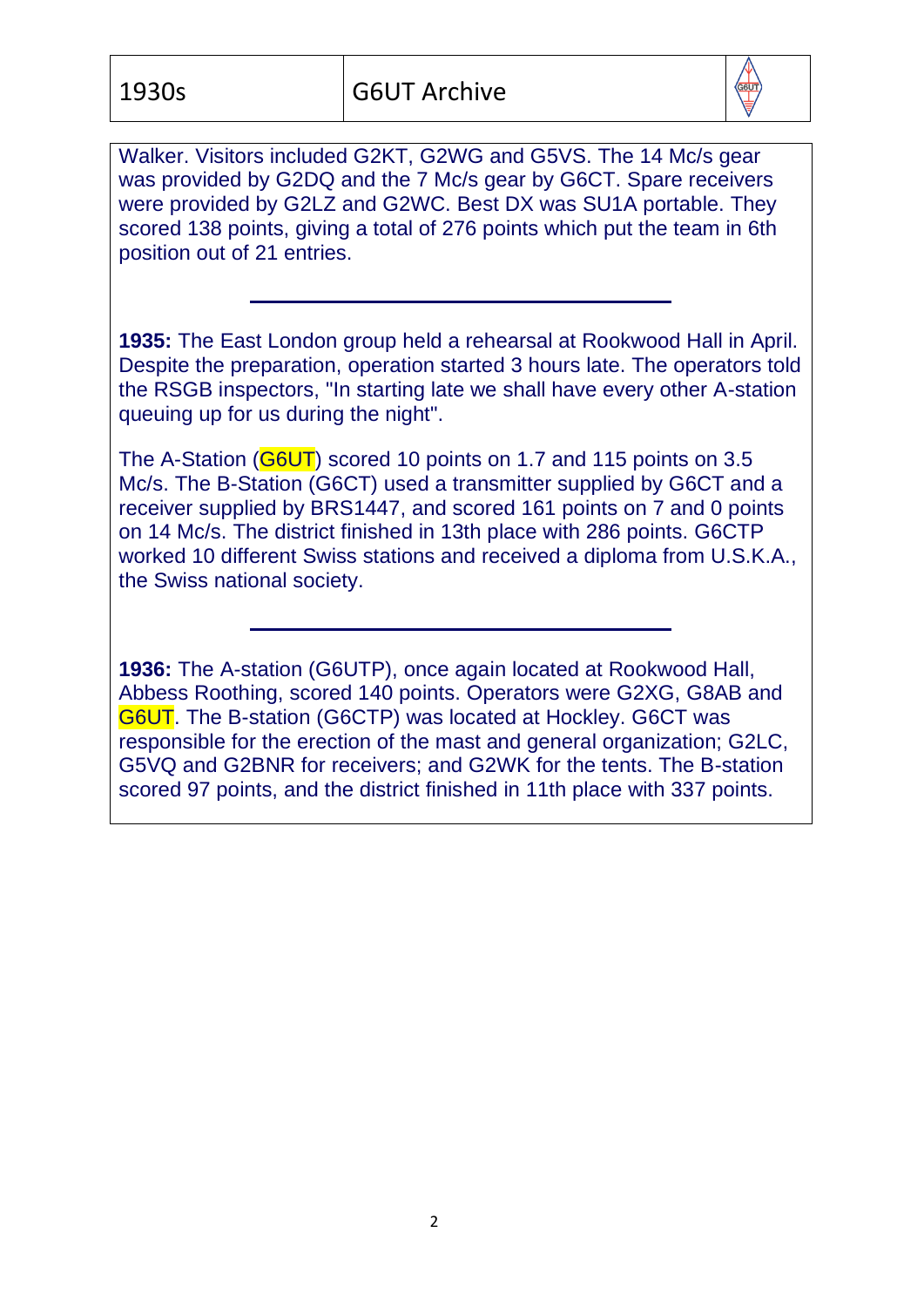



1936 NFD: G6UTP at Abbess Roothing - and G6CTP at Hockley T&R Bulletin August 1936

**1937:** The rules changed and districts had a separate station for each band. The Chelmsford Group operated G6LBP on 1.7 Mc/s from Rail's Farm East Hanningfield. The operators were Peter Tremaine G8PB, Jimmy Watt G6ZC and Laurie Fuller G6LB. Gear was loaned by E.W.G Sainty G6ST.

G6UTP occupied a meadow site at Rookwood Hall, Abbess Roothing operating on 14 Mc/s. Conditions were not good and only 13 contacts were made. Operators and assistants were G6AH, G8AB, G8JM, 2AJF, 2BVV, BRS2292 and G6UT. The station was visited by G2NU, 2ANB and BRS2848 as well as the RSGB HQ party including G6CL, G6LL, G6OT and official cinematographer ex-G5CF.

The 3.5 Mc/s station (G6QKP) was operated at Manuden and, although conditions were bad, nearly all British Isles portables were contacted.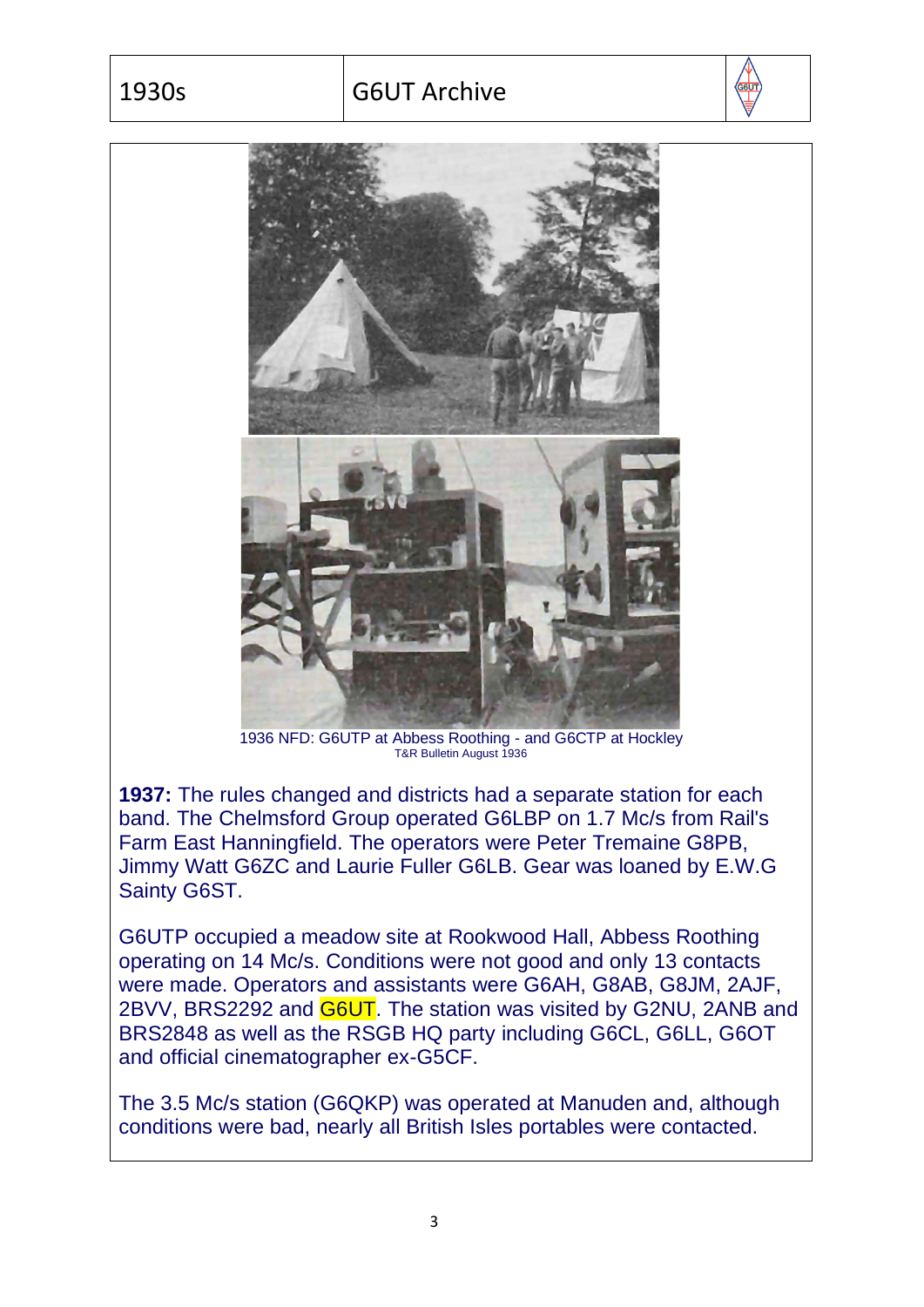

On 7Mc/s the call used was G5UKP. The station achieved the joint second highest score on the band. SWL BERS195 in Darwin, North Australia heard 12 UK stations, including G5UKP with a 54 report.

The team scored 55, 86, 150 and 57 points on 1.7, 3.5, 7 and 14 Mc/s respectively giving a total of 348 points and finishing in 15th place.



1937 NFD: G6UTP and G5UKP T&R Bulletin August 1937

**1938:** There were some changes for 1938. The Chelmsford Group operated as G6LBP on 1.7 Mc/s again, this time from Fairmead, Bicknacre, using G6LB's equipment. G6UTP was on 3.5 Mc/s from Rookwood Hall, Abbess Roothing. G5UKP operated on 14 Mc/s from Thundersley Glen using G5UK's transmitter which worked well on 7Mc/s the previous year. G6QK was in hospital so G8AB took over an operated as G8ABP on 7 Mc/s from "The Rainbow and Dove", Hastingwood Common near Harlow.

The team scored 1, 109, 167 and 120 points on 1.7, 3.5, 7 and 14 Mc/s respectively giving a total of 397 points. With the exception of 1.7Mc/s, the team improved their score on all bands, as well as the total score, but finished in 18th place. The RSGB Bulletin reported that the Chelmsford NFD station *"was abandoned due to lack of assistance - apparently local*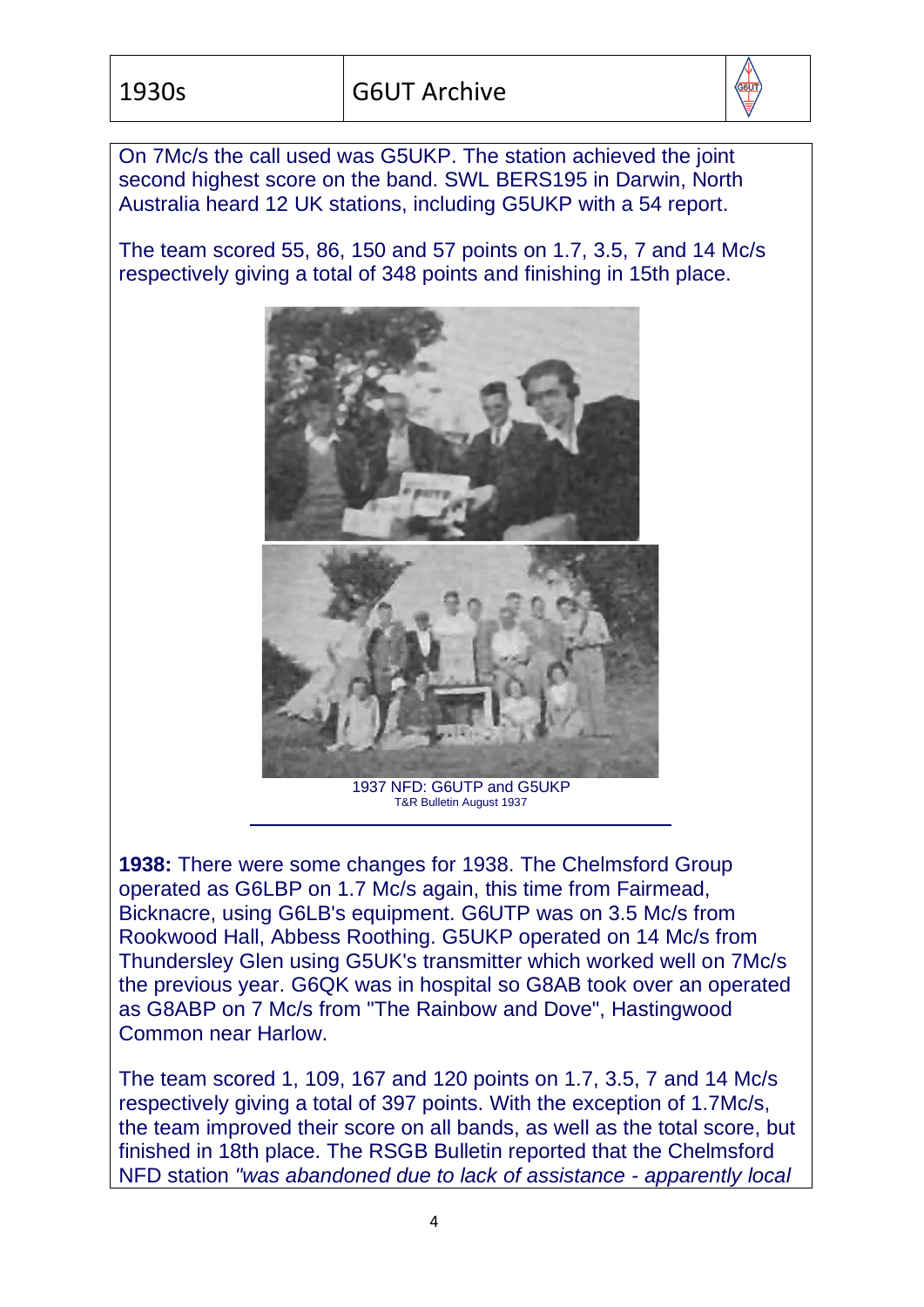

*members were not interested in the 1.7 Mc/s band!".* This was despite a plea for additional operators in the April edition of the T&R Bulletin.



1938 NFD: G8ABP near Harlow T&R Bulletin July 1938

**1939:** The team scored 101, 179, 184 and 59 points on 1.7, 3.5, 7 and 14 Mc/s respectively giving a total of 523 points. The bands scores improved on all bands, other than 14 Mc/s, and the district finished in 12th place.

The Chelmsford group operated G5RVP on 14 Mc/s from Danbury Common, using a transmitter constructed by Louis Varney, and a Marconi-loaned aerial. Operators included Louis Varney G5RV and Laurie Fuller G6LB. Conditions were poor and the score low although "not for want of trying".

The East London group provided two stations. G8ABP on 3.5 Mc/s located at Tye Green near Potter Street. Operators were G8AB, G2CD and G2XP. Transport and other assistance by G4LV and 2ANB. The team were visited by G5FN, G4HG and 2AFT, as well as a party from RSGB HQ. G6UTP on 1.7Mc/s from Rookwood Hall, Abbess Roothing. Operators were G3SI, G3LP, G3JW, G3KZ, G6AH and G6UT.

The East Essex group 7Mc/s was G5XIP at Thundersley Glen, near Southend. Operators included G5XI and G6CT. Conditions were deemed fairly good although activity was low over night, and continentals were lacking in numbers.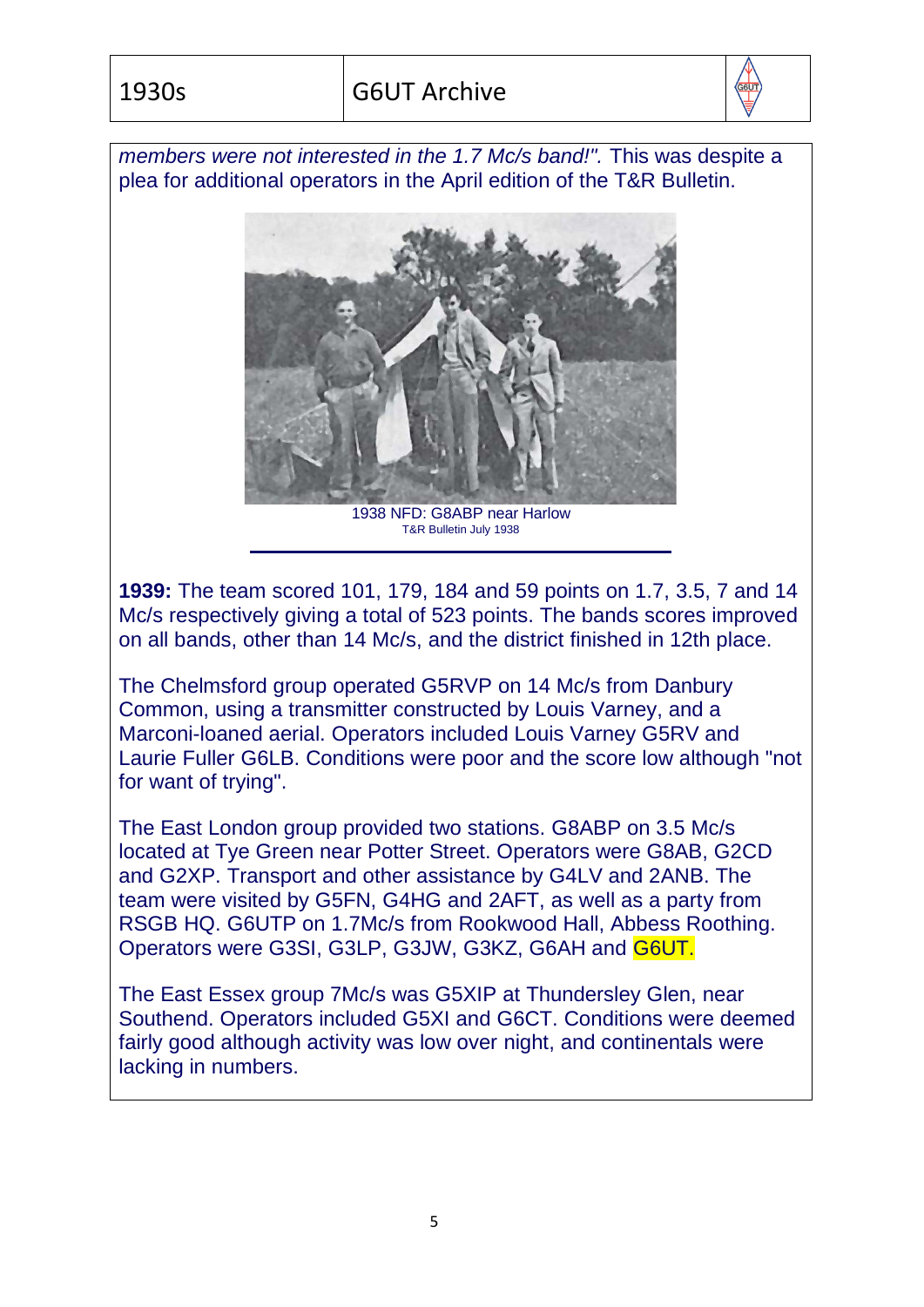



1939 NFD: G5RVP at Danbury Common T&R Bulletin July 1939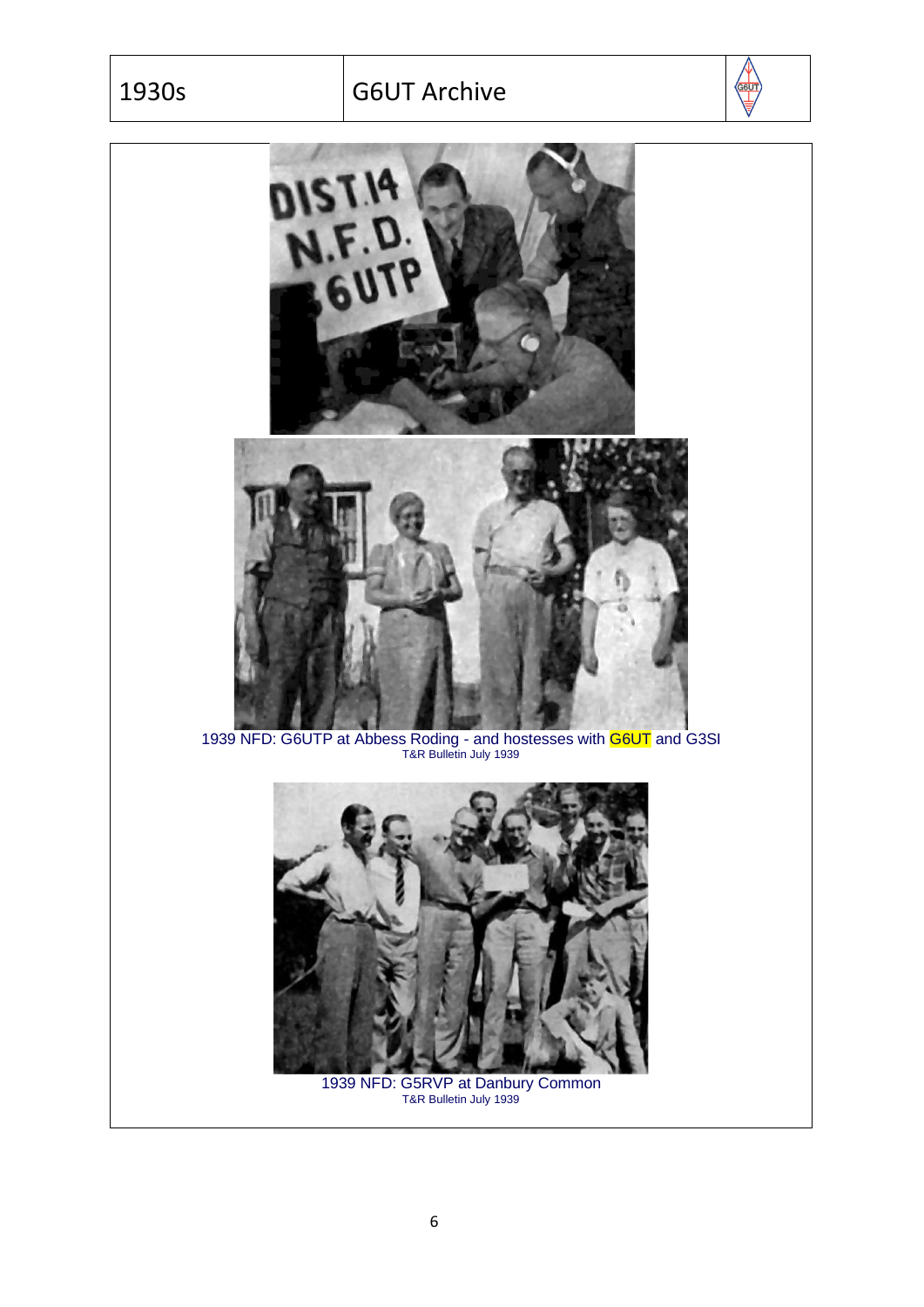## 1930s G6UT Archive



T&R Bulletin July 1939



1939 NFD: G5XIP at Thundersley Glen T&R Bulletin July 1939

## **SWM September 1938**

BRENTWOOD and District Radio Society Secretary: J. R. DEANE SALISBURY, Brunook, Chelmsford Road, Shenfield, Essex. Over thirty people participated in Brentwood's first DF contest (July 24). Cars assembled at Shen - field station from Brentwood, Ilford, Southend, and Romford societies for 10 a.m., but some enthusiasts arrived as early as 9.15. The transmitting car, staffed by G2WG, G3CQ, and GBTV, left for Mill Green, near Ingatestone, and started work under the call GBKMP at 11 a.m. Each receiving car was issued with an envelope on which was written the destination at which the party had to commence taking bearings, while inside was the Mill Green location. Listening was begun at points at a radius of about 10 miles round the TX. First to arrive was G6CT from Southend (2.20) ; Mr. Kelly, from Ilford, was second, and Brentwood and Romford tied for third place at 3.10. At 5 p.m. all parties proceeded to the Rendezvous Cafe in Brentwood for tea and a conversazione. Several well-known hams were present, and short speeches were made by G6UT, who presented the cup (given by G8KM) to the winners, G2KT, the Brentwood President, 2CYW, 6CT, 3CQ, 3FT, and others. There were also six ladies attending, and an eight - months old baby, who behaved very well at what must have been its first Hamfest ! Many expressed appreciation of the event, and it was intimated that four Essex societies would probably hold